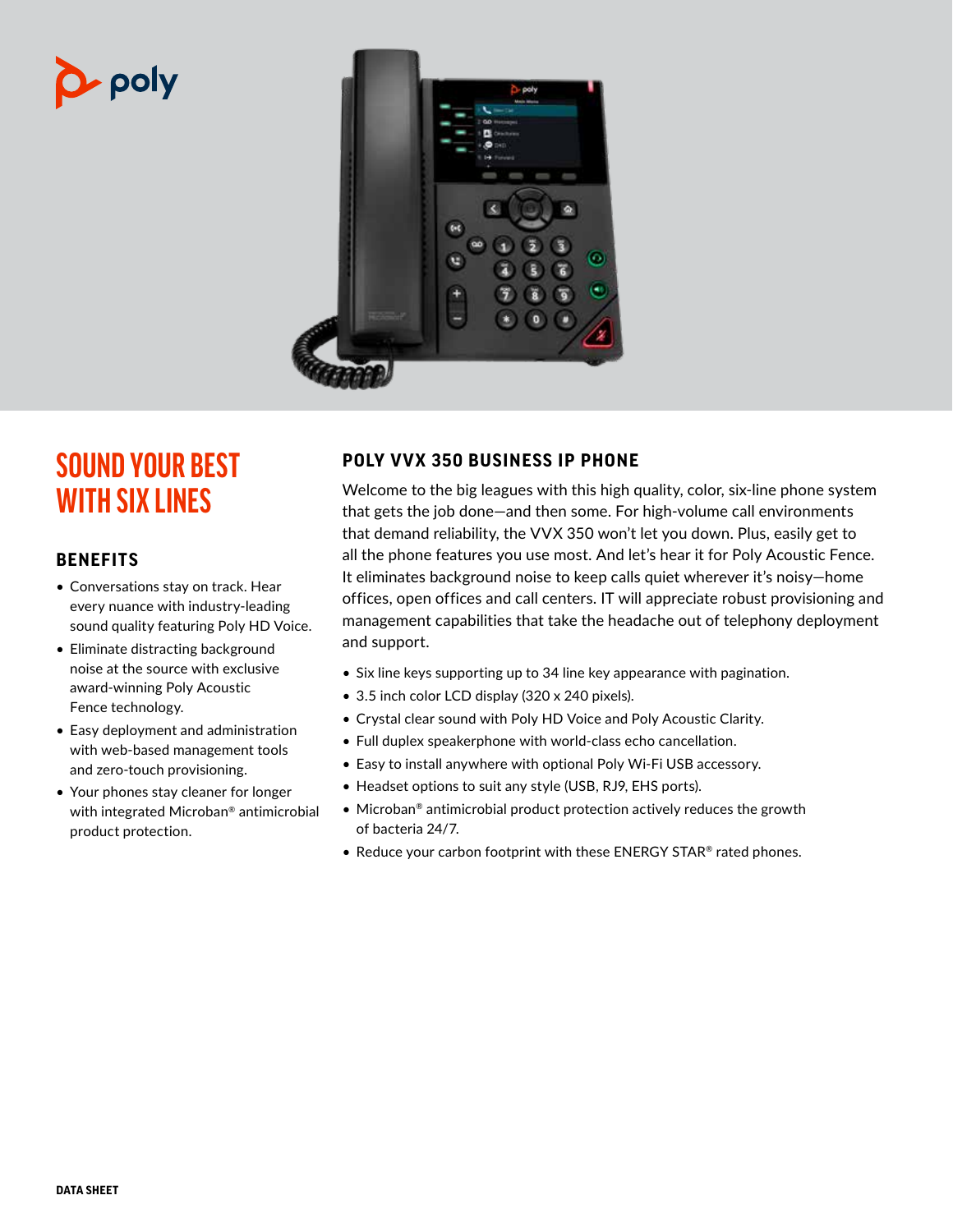# **POLY VVX 350 BUSINESS IP PHONE**

# **SPECIFICATIONS**

#### **USER INTERFACE FEATURES**

- 3.5" color LCD (320x 240 pixel resolution)
- $\bullet$  Voicemail support<sup>1</sup>
- WebKit-based browser
- Adjustable base height
- Unicode UTF-8 character support
- Two USB ports (2.0 compliant) for media and storage applications or USB connected headsets
- Multilingual user interface including Chinese, Danish, Dutch, English (Canada/ US/UK), French, German, Italian, Japanese, Korean, Norwegian, Polish, Portuguese, Russian, Slovenian, Spanish, and Swedish

#### **AUDIO FEATURES**

- Poly HD Voice technology delivers lifelike voice quality for each audio path handset, the hands-free speakerphone, and the optional headset
- Poly Acoustic Fence technology removes background office noise heard by far end when using handset or wired headset
- Poly Acoustic Clarity technology providing full-duplex conversations, acoustic echo cancellation and background noise suppression
- Type 1 compliant (IEEE 1329 full duplex)
- Poly Computer Audio Connector app installed on your PC (Windows only) lets you to play computer audio through your VVX phone and use your phone as a microphone
- Frequency response—150 Hz—7 kHz for handset, optional headset and handsfree speakerphone modes
- Codecs: G.711 (A-law and μ-law), G.729AB, G.722, G.722.1, iLBC, OPUS
- Individual volume settings with visual feedback for each audio path
- Voice activity detection
- Comfort noise generation



- DTMF tone generation (RFC 2833 and in-band)
- Low-delay audio packet transmission
- Adaptive jitter buffers
- Packet loss concealment

## **HEADSET AND HANDSET COMPATIBILITY**

- Dedicated RJ-9 headset port
- Hearing aid compatibility to ITU-T P.370 and TIA 504A standards
- Compliant with ADA Section 508 Subpart B 1194.23 (all)
- Hearing aid compatible (HAC) handset for magnetic coupling to hearing aids
- Compatible with commercially-available TTY adapter equipment

# **CALL HANDLING FEATURES1**

- 6 lines (programmable line keys)
- Up to 34 line key assignments for lines, contacts, and features supported with pagination
- Enhanced Feature Keys make powerful feature shortcuts on line key appearances or soft keys
- Shared call/bridged line appearance
- Busy Lamp Field (BLF)
- Flexible line appearance (1 or more line keys can be assigned for each line extension)
- Distinctive incoming call treatment/ call waiting
- Call timer and call waiting
- Call transfer, hold, divert (forward), park, pickup
- Called, calling, connected party information
- Local 3-way audio conferencing
- 1-touch speed dial, redial
- Remote missed call notification
- Do not disturb function
- Reverse Number Lookup via LDAP
- Calling Party Identification (RFC8225 classifications—Trusted, Unknown, SPAM)



- Electronic hook switch capable
- Local configurable digit map/dial plan

## **OPEN APPLICATION PLATFORM**

- WebKit-enabled full browser that supports HTML5, CSS, SSL security, and **JavaScript**
- Supports Polycom Apps SDK and API for third-party business and personal applications
- Bundled with Polycom UC Software:
- Corporate directory access using LDAP
- Visual Conference Management

## **NETWORK AND PROVISIONING**

- SIP Protocol Support
- SDP
- IETF SIP (RFC 3261 and companion RFCs)
- Two-port gigabit Ethernet switch 10/100/1000Base-TX across LAN and PC ports
- Conforms to IEEE802.3-2005 (Clause 40) for Physical media attachment
- Conforms to IEEE802.3-2002 (Clause 28) for link partner auto-negotiation
- Manual or dynamic host configuration protocol (DHCP) network setup
- Time and date synchronization using SNTP
- FTP/FTPS/TFTP/HTTP/HTTPS server based central provisioning for mass deployments
- Provisioning and call server redundancy supported<sup>1</sup>
- QoS Support–IEEE 802.1p/Q tagging (VLAN), Layer 3 TOS, and DHCP
- VLAN—CDP, DHCP VLAN discovery, LLDP-MED for VLAN discovery
- Network Address Translation (NAT) support for static configuration and "Keep-Alive" SIP signaling
- RTCP and RTP support
- Event logging
- Syslog